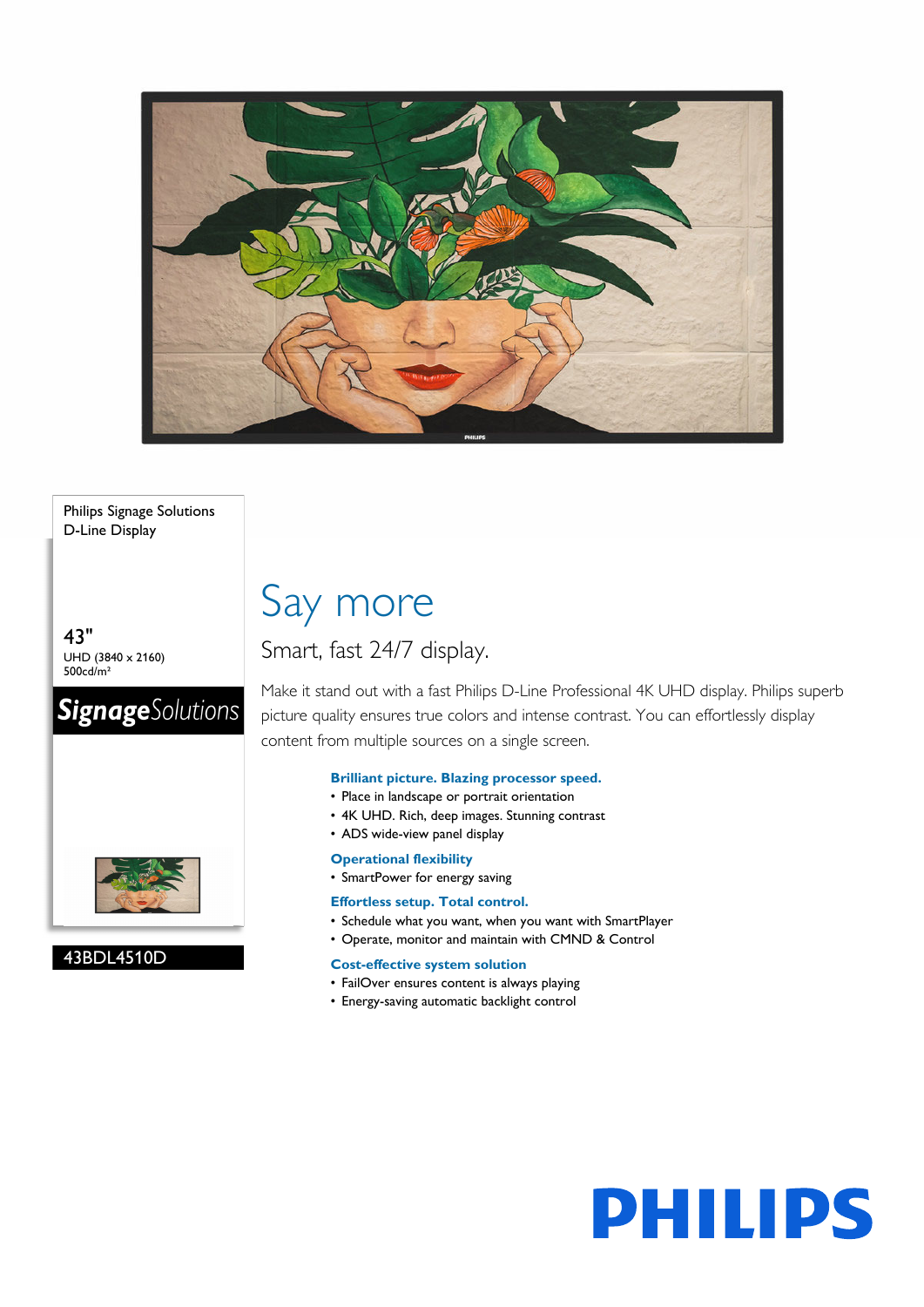# **Highlights**

## **FailOver**

# **a** FailOver FailOver

From waiting room to meeting room, never show a blank screen. FailOver lets your Philips Professional Display switch automatically between primary and secondary inputs ensuring content keeps playing even if the primary source goes down. Simply set a list of alternate inputs to be sure your business is always on.

### **SmartPower**



The backlight intensity can be controlled and pre-set by the system to reduce the power consumption by up to 50%, which saves substantially on energy costs.

## **CMND & Control**



Run your display network over a local (LAN) connection. CMND & Control allows you to perform vital functions like controlling inputs and monitoring display status. Whether you're in charge of one screen or 100.

# **SmartPlayer**



Turn your USB into a true cost effective digital signage device. Simply save your content (video, audio, pictures) on your USB and plug into your display.Create your playlist and schedule your content via the on screen menu, and enjoy your own created playlists anytime, anywhere.

# **ADS wide-view panel display**

Be seen from any angle with ADS wide-view technology. Advanced Super Dimension Switch delivers faster on-display picture processing for smoother content transitions, remarkable image accuracy, and superior colour reproduction with 180 degree viewing.